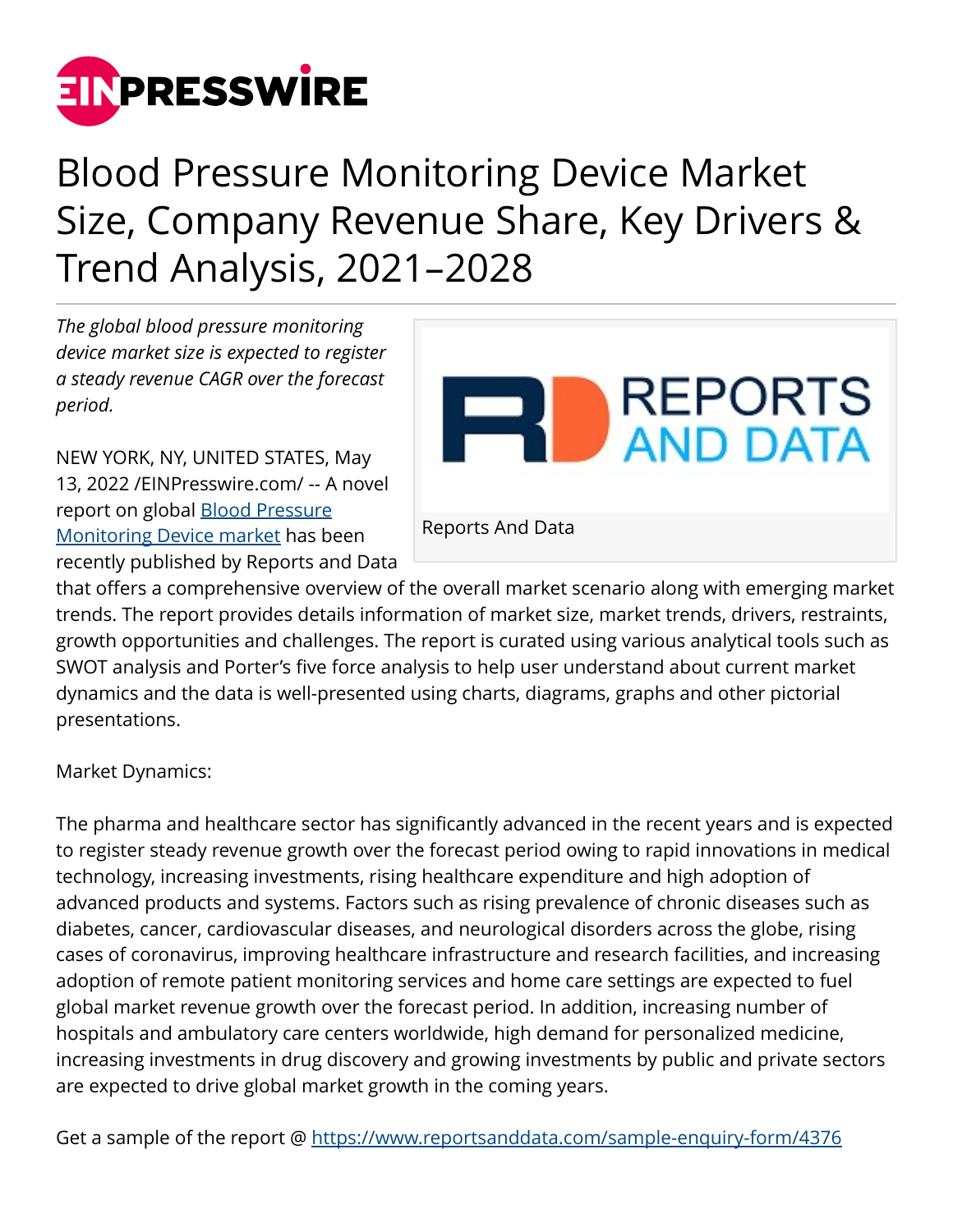Leading companies operating in the market are:

Omron Healthcare, Inc. Hill-Rom Holdings, Inc. Nihon Kohden Corporation Koninklijke Philips N.V. Masimo Beurer GmbH GE Healthcare (General Electric Company) American Diagnostic Corporation SunTech Medical, Inc.

Competitive Landscape:

The report also focuses on details of each market player including its global position, financial standing, revenue generation, company overview, product & service portfolio. The Blood Pressure Monitoring Device market is extremely competitive and consists of several key players at regional and global level. Key players are focused on adopting various strategies such as new product launches, mergers and acquisitions, investments in R&D, partnerships, joint ventures and collaborations to strengthen their market position and enhance product portfolio.

To know more about the report @ [https://www.reportsanddata.com/report-detail/blood](https://www.reportsanddata.com/report-detail/blood-pressure-monitoring-device-market)[pressure-monitoring-device-market](https://www.reportsanddata.com/report-detail/blood-pressure-monitoring-device-market)

The report also offers detailed insights about market segmentation based on type, application and regional bifurcation:

Blood Pressure Monitoring Device Market Segmentation:

Product Type Outlook (Revenue, USD Billion; 2018-2028)

Aneroid BP Monitors Digital BP Monitors Blood Pressure Instrument Accessories Ambulatory BP Monitors Automated BP Monitors Sphygmomanometers **Others** 

End-Use Outlook (Revenue, USD Billion; 2018-2028)

Hospitals and Clinics Ambulatory Surgical Centers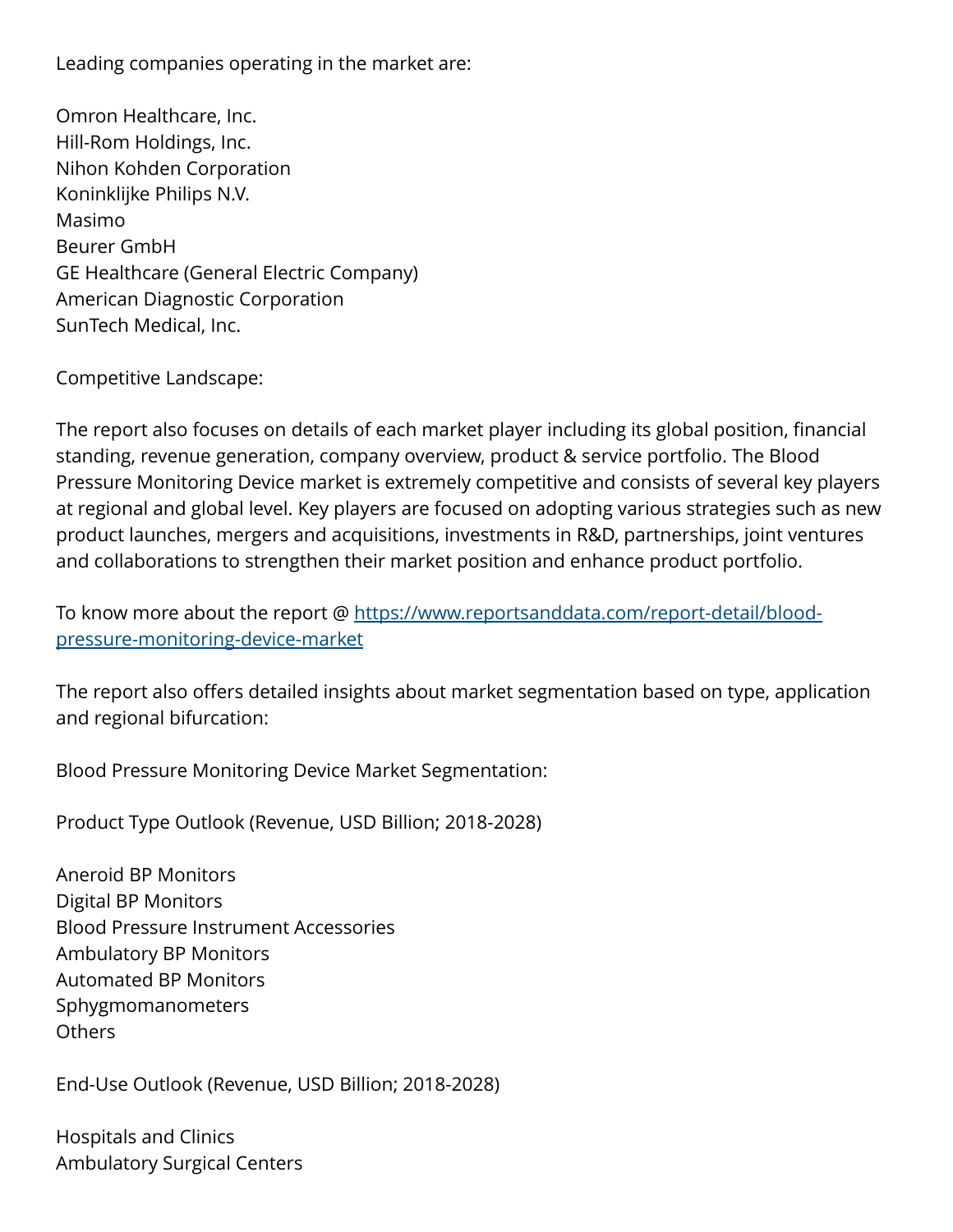Home Setting Others

Download Summary @ <https://www.reportsanddata.com/download-summary-form/4376>

Regional Outlook:

North America Europe Asia Pacific Latin America Middle East & Africa

Request a customization of the report @ [https://www.reportsanddata.com/request](https://www.reportsanddata.com/request-customization-form/4376)[customization-form/4376](https://www.reportsanddata.com/request-customization-form/4376)

About Reports and Data

Reports and Data is a market research and consulting company that provides syndicated research reports, customized research reports, and consulting services. Our solutions purely focus on your purpose to locate, target, and analyze consumer behavior shifts across demographics, across industries, and help clients to make smarter business decisions. We offer market intelligence studies ensuring relevant and fact-based research across multiple industries, including Healthcare, Touch Points, Chemicals, Products, and Energy. We consistently update our research offerings to ensure our clients are aware of the latest trends existent in the market. Reports and Data has a strong base of experienced analysts from varied areas of expertise. Our industry experience and ability to develop a concrete solution to any research problems provides our clients with the ability to secure an edge over their respective competitors.

Read More Related Reports:

Joint Replacement Market @ [https://www.biospace.com/article/joint-replacement-market-trends](https://www.biospace.com/article/joint-replacement-market-trends-revenue-key-players-growth-share-and-forecast-till-2027/)[revenue-key-players-growth-share-and-forecast-till-2027/](https://www.biospace.com/article/joint-replacement-market-trends-revenue-key-players-growth-share-and-forecast-till-2027/)

Gene Synthesis Market @ [https://www.biospace.com/article/gene-synthesis-market-analysis-by](https://www.biospace.com/article/gene-synthesis-market-analysis-by-opportunities-size-share-growth-factors-regional-and-competitive-landscape-forecast-to-2027/)[opportunities-size-share-growth-factors-regional-and-competitive-landscape-forecast-to-2027/](https://www.biospace.com/article/gene-synthesis-market-analysis-by-opportunities-size-share-growth-factors-regional-and-competitive-landscape-forecast-to-2027/)

Artificial Pancreas Device System (APDS) Market @ [https://www.biospace.com/article/artificial](https://www.biospace.com/article/artificial-pancreas-device-system-apds-market-analysis-industry-size-sh)[pancreas-device-system-apds-market-analysis-industry-size-sh](https://www.biospace.com/article/artificial-pancreas-device-system-apds-market-analysis-industry-size-sh) are-leaders-current-status-bymajor-key-vendors-and-trends-by-forecast-to-2027/

Platelet Aggregation Devices Market @ [https://www.biospace.com/article/platelet-aggregation](https://www.biospace.com/article/platelet-aggregation-devices-market-size-developments-status-trends-and-key-players-analysis-forecast-2027/)[devices-market-size-developments-status-trends-and-key-players-analysis-forecast-2027/](https://www.biospace.com/article/platelet-aggregation-devices-market-size-developments-status-trends-and-key-players-analysis-forecast-2027/)